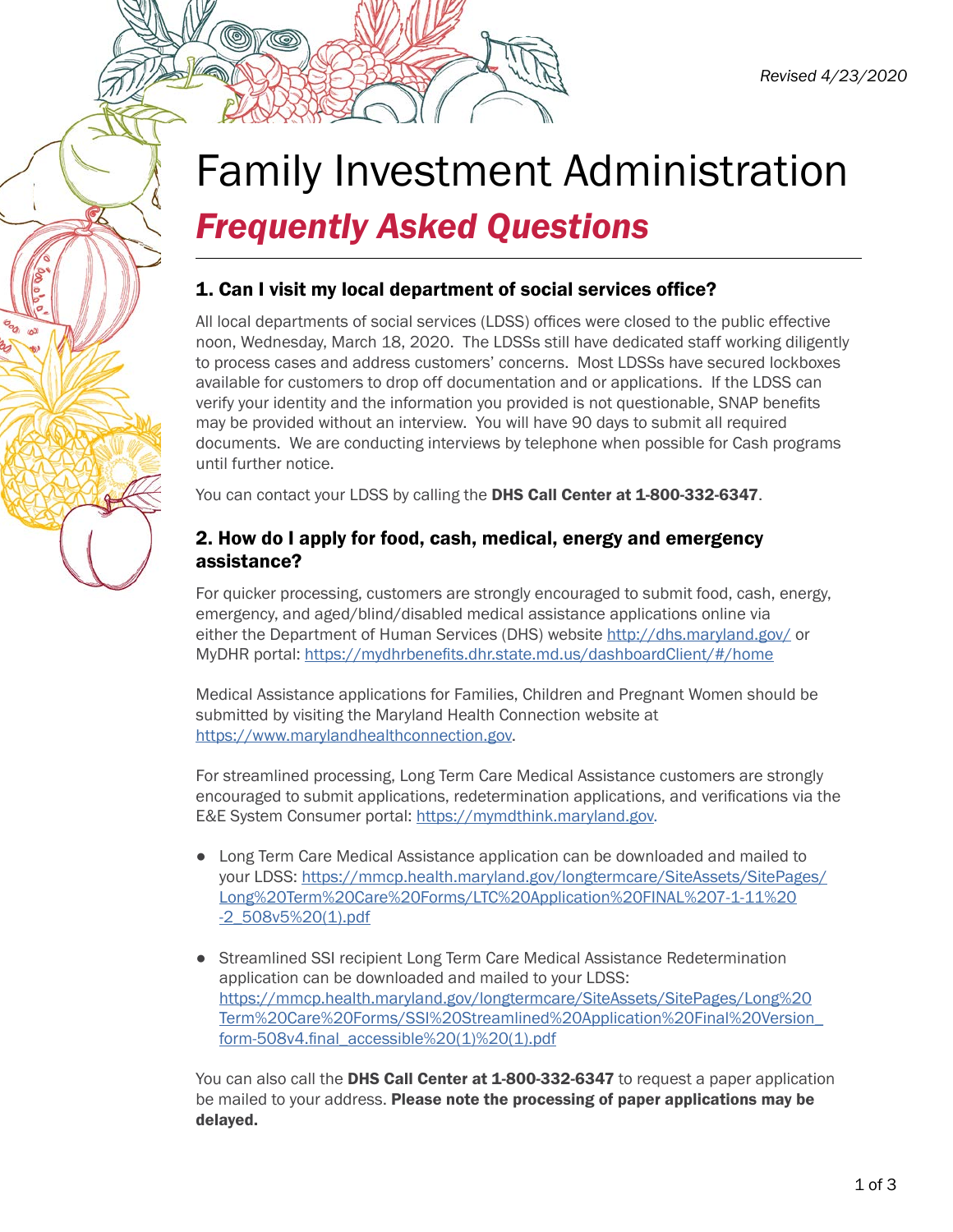### 3. How can I check the status of the application or obtain case information?

#### For applications submitted online:

You can check the status of your food, cash, energy, emergency, and aged/blind/ disabled medical assistance applications submitted online on the MyDHR website at: <https://mydhrbenefits.dhr.state.md.us/dashboardClient/#/home>

You can check the status of your Long Term Care Medical Assistance application or redetermination application submitted online on the E&E System Consumer portal: <https://mymdthink.maryland.gov>

For active cases or for applications not submitted online: Customers can also call the DHS Call Center at 1-800-332-6347.

#### 4. How can I check the balance of my EBT card?

Customers can call the Maryland EBT Customer Call Center at 1-800-997-2222 to obtain their benefit balance and perform other activities (i.e. review transactions, confirm benefit issuance and order a new card) 24 hours a day, 7 days a week. Customers can also visit the Maryland EBT website at: [www.connectebt.com](http://www.connectebt.com)

#### 5. What do I do if my recertification period ended in March or is coming due?

SNAP, TCA, and TDAP recertification periods that ended in March or are coming due in April, May or June no immediate action is needed your certification is now due in six months from the original due date. Medical Assistance recertification periods that ended in March or due in April are now due on May 31, 2020. Medical Assitance recertifications ending in May are now due on June 30, 2020. No additional information at this time.

#### 6. What should I do if I submitted an application but I didn't submit or upload my income, shelter, or other required verifications?

If you submitted an application and were unable to submit the requested verifications we encourage you to submit outstanding verification online as an interim change on the myDHR website [https://mydhrbenefits.dhr.state.md.us/dashboardClient/#/](https://mydhrbenefits.dhr.state.md.us/dashboardClient/#/home) [home](https://mydhrbenefits.dhr.state.md.us/dashboardClient/#/home). While a 90-day extension has been provided for any requested or outstanding verifications, please be advised that overpayments will be pursued if a benefit was received that the household was not eligible for.

#### 7. I am unable to complete my work activity. How do I let my case manager know?

No immediate action is needed. Programs with work requirements have been waived for 90 days. Please do NOT report to your work site.